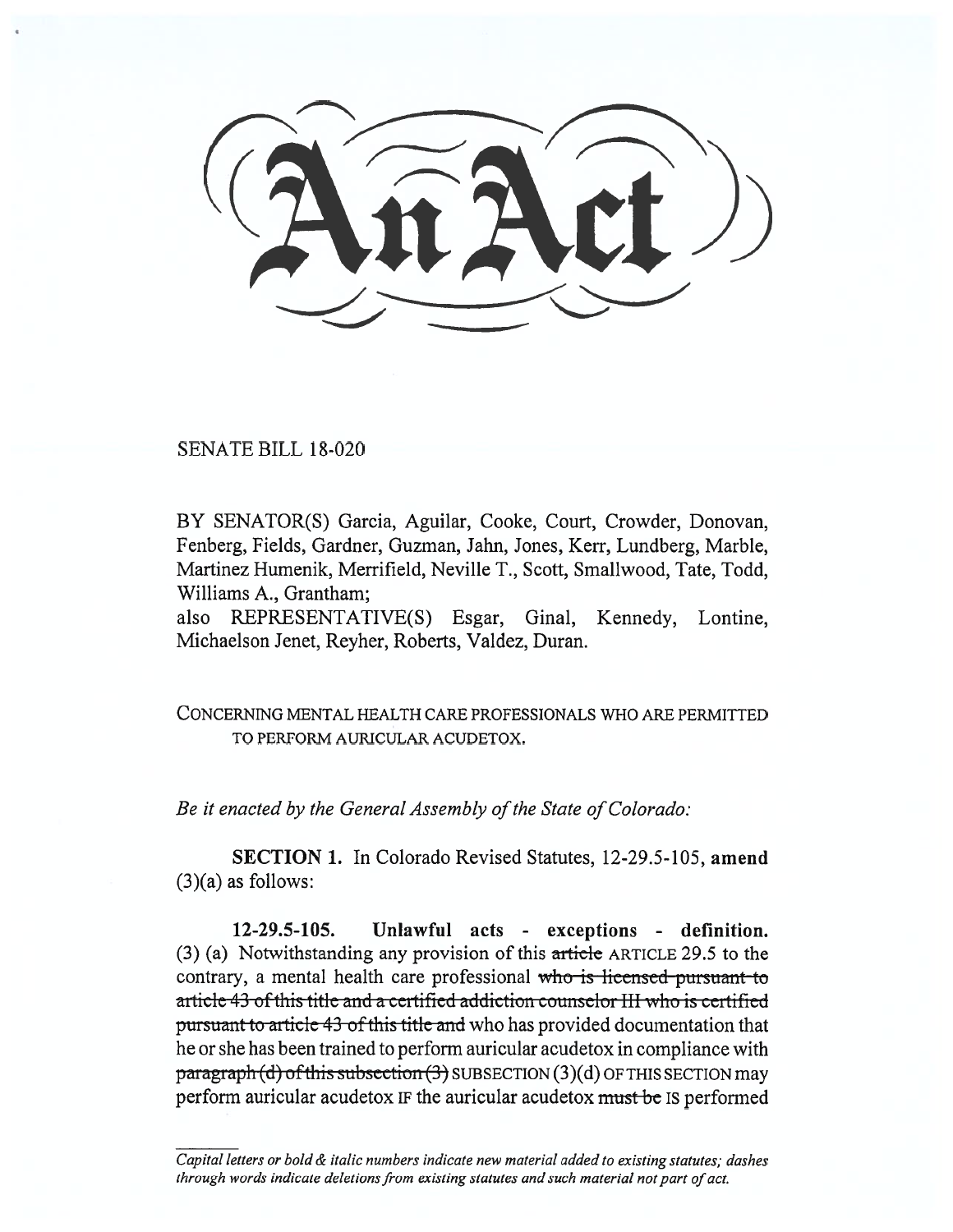under the mental health care professional's current scope of practice, AND THE MENTAL HEALTH CARE PROFESSIONAL IS:

(I) LICENSED PURSUANT TO ARTICLE 43 OF THIS TITLE 12;

(II) CERTIFIED AS A LEVEL III ADDICTION COUNSELOR PURSUANT TO PART 8 OF ARTICLE 43 OF THIS TITLE 12; OR

(III) REGISTERED AS A PSYCHOTHERAPIST PURSUANT TO PART 7 OF ARTICLE 43 OF THIS TITLE 12.

**SECTION 2.** In Colorado Revised Statutes, 12-43-228.5, **amend**  (1) as follows:

**12-43-228.5. Auricular acudetox by mental health professionals - training - definition.** (1) A mental health care professional who is licensed pursuant to this article and a certified addiction counselor III who is certified pursuant to this article and who has provided documentation that he or she has been trained to perform auricular acudetox in accordance with subsection (4) of this section may perform auricular acudetox IF the auricular acudetox must be IS performed under the mental health care professional's current scope of practice, AND THE MENTAL HEALTH PROFESSIONAL IS:

(a) LICENSED PURSUANT TO THIS ARTICLE 43;

(b) CERTIFIED AS A LEVEL III ADDICTION COUNSELOR PURSUANT TO PART 8 OF THIS ARTICLE 43; OR

(C) REGISTERED AS A PSYCHOTHERAPIST PURSUANT TO PART 7 OF THIS ARTICLE 43.

**SECTION 3. Act subject to petition - effective date.** This act takes effect at 12:01 a.m. on the day following the expiration of the ninety-day period after final adjournment of the general assembly (August 8, 2018, if adjournment sine die is on May 9, 2018); except that, if a referendum petition is filed pursuant to section 1 (3) of article V of the state constitution against this act or an item, section, or part of this act within such period, then the act, item, section, or part will not take effect unless approved by the people at the general election to be held in November 2018

PAGE 2-SENATE BILL 18-020